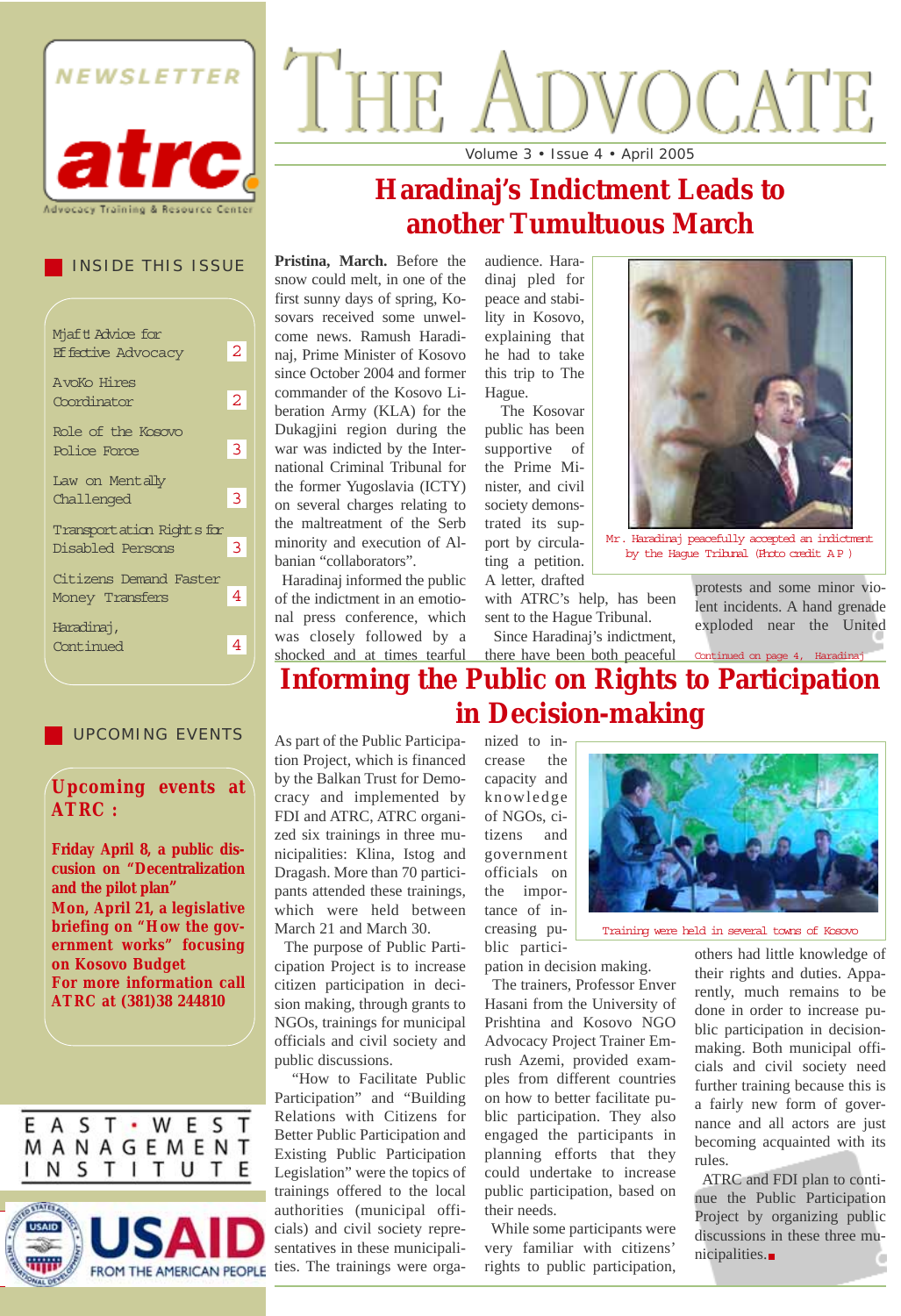Volume 3 • Issue 4 • Page 2



**NEWSLETTER** 

# **Mjaft! Provides Advice for Effective Advocacy**

# **AvoKo Hires Coordinator**

In March, AvoKo hired a Coordinator, Shqipe Pantina, to organize the network's activities. AvoKo is a network of local, advocacy-oriented NGOs that operates in several regions throughout Kosovo.

Pantina, a member of AvoKo since its inception, was chosen by other AvoKo members from an extensive pool of applicants. She is a graduate of the University of Prishtina, where she studied Political Science. She has previous experience as a Campaign Coordinator for the Kosova Women's Network.

Pantina will lead the AvoKo public education campaign on UN Standards for Kosovo and will assist the network in building its capacity for future advocacy work.

ATRC has also been a member of AvoKo since the network's inception.

### **AvoKo Public education campaign on the Standards for Kosovo**

AvoKo will undertake a public education campaign on UN Standards for Kosovo. This campaign will support the Kosovar government and the United Nations Mission in Kosovo (UN-MIK) efforts to inform citizens about the Standards and their implementation process. Aiming to increase citizen support for the Standards' implementation process, AvoKo will engage in several activities at the municipal level that will serve to inform citizens on how the Standards will benefit their lives, as well as to dispel myths about some of the Standards, especially those dealing with minorities.  $\blacksquare$ 

**Pristina, March 1-3.** The Tirana-based Mjaft! (Enough!) and ATRC cooperated to organize a training on how to conduct an advocacy campaign. The training was attended by more than a dozen representatives of local NGOs, including members of the AvoKo network of local advocacy NGOs. Arbian Mazniku and Marinella Lika, founding members of Mjaft!, conducted the training. The training was made possible through an East-West Management Institute, Inc. grant, funded by the American people through the United States Agency for International Development (USAID).

The Mjaft! representatives shared their experience in organizing previous advocacy campaigns in Albania. The success of these campaigns and of the Albanian civic movement Mjaft! has been



Arbian Mazniku from Mjaft opffered a detailed view on how to run a successfull advocacy campaign

recognized by the international community with grants and awards, the latest being the prestigious 2004 UN Civil Society Award.

During the training, the Mjaft! representatives showcased two specific campaigns. The first resulted in the prevention of price hikes for energy and phone calls in Albania. In this case, Mjaft! pressured the Albanian go-

vernment, the sole stakeholder in both the electric and the telecommunications companies. In the second case, Mjaft! successfully prevented an Italian company from importing waste for processing in a heavily populated area of Albania. The chart on the following page offers some guidelines on how to run an effective advocacy campaign.

Mazniku stressed the importance of achieving your strategic goals, especially in high profile campaigns. "Thanks to high profile successes, now we are able to resolve many issues through negotiations, under the threat of organizing an efficient high profile campaign," he explained. Both Mazniku and Lika stressed the need to research in depth the issue with which the campaign will deal and build relationships with specialists.

After Mjaft! presented its work, training participants presented topics of interest for future advocacy campaigns. They discussed a simple structure for future campaigns. The training concluded with Mjaft! inviting the participants to visit Tirana and meet with the rest of the organization. A tentative date has already been set, and ATRC will cooperate in organizing the trip.  $\blacksquare$ 

### Identify the Problem

Identify the objective of the campaign

#### Analyze interest groups

- Who are the decision -makers?
- Who are the allies and partners ?
- Who are the opponents?

#### Analyze the resources

Determine the correct policy

#### Draft an Action Plan

- The individuals targeted to influence
- Projected timetable
- Assign tasks
- Strategy development
- Have answers to: Who, how, why, when

Prepare your message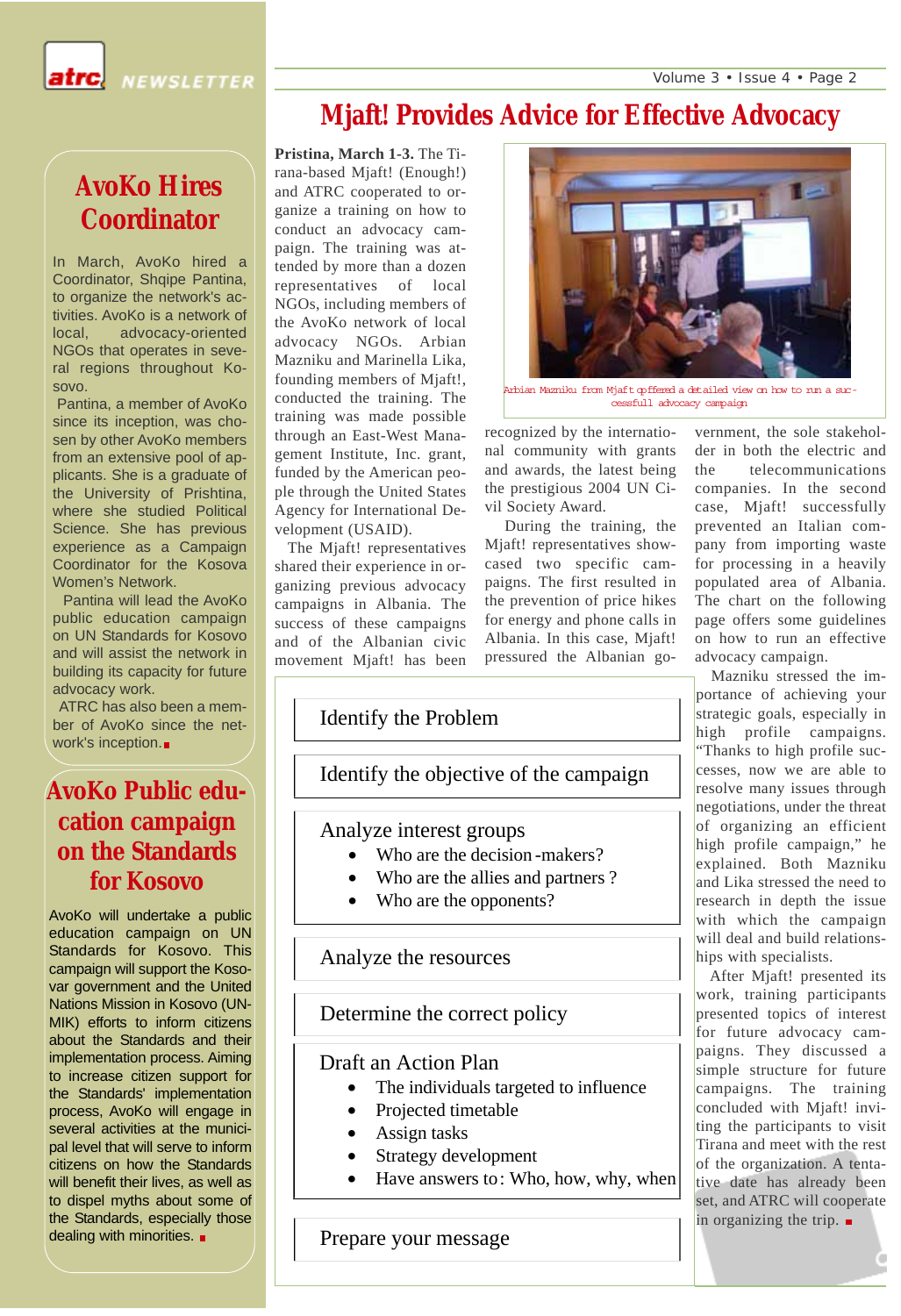

**NEWSLETTER** 

# **NGOs Learn the Role of the Kosovo Police Force**

**Pristina, March 14.** Continuing our activities on "How the government works", ATRC organized a workshop on "The Role of the Kosovo Police Force and Its Future Transformation". The purpose of the workshop was to explore the duties of the Kosovo Police Service (KPS) because it functions quite differently from most police forces, providing public services that are usually carried out by other institutions. The workshop was attended by more than 20 members of governmental organizations and NGOs.

Colonel Behar Selimi, Head of KPS Support Services, explained the competencies held by KPS. KPS is a reserved power institution, which means that it is still managed by the international administration rather than the Parliament or any Ministry. In the six years of its existence, KPS has

grown to include more than 6200 police officers.

Steve Bennet, Director of the Kosovo Police School, described the school's efforts, which have been



Police officers as well as members of local NGO s contributed to our public debate

an integral part of the police force's success. He noted that the Kosovo Police School provides a variety of trainings which in other countries are only offered in separate schools.

Nicholas Booth, Senior Adviser to the Deputy Special Representative to the Secretary General for Police and Justice, said that United Nations Mission in Kosovo (UNMIK) Pillar 1 is in the process of drafting a law. He was optimistic that authority over KPS would soon be transferred to locals.

In conclusion, Steve Bennet invited participants to visit the Kosovo Police School to see how the future police force is training to become a modern police force. The invitation was accepted and a trip to the Kosovo Police School has been planned.

### **NGO Calls for Law on Mentally Challenged**

**Pristina, March 10.** A public discussion on "Initializing and Promoting the Law on the Mentally Challenged" was organized at Grand Hotel Pristina by the Association for Psychological Assistance to Children and Family (APACF). More than thirty participants, including members of the Kosovo Police Service (KPS), local NGOs and the Parliament, attended the debate. The debate synthesized findings from local debates held in Gjakova, Mitrovica and Ferizaj. It also considered the legal framework from Bosnia and Herzegovina on this issue. All activities were made possible through an FDI grant.

Based on the findings from previous local debates, the NGO drew a detailed picture of the state of mentally challenged people in Kosovo. Some of the most disturbing findings included the need for forensics expertise to ensure that mentally challenged persons are not abused, and the need for further cooperation with KPS to prevent abuse. Since there are few specialists in this branch of medicine and only a few institutions that deal with such issues, APACF re-



Present in the seminar where members of the parliament as well as representatives of various NGO s and police officials

commended that the government assist by sending some of the most sensitive cases to institutions outside Kosovo where they could receive the necessary treatment.

APACF also highlighted some successes, such as the Medical Service's professionalism and the satisfactory cooperation with KPS.

"The situation is neither black nor white, but it could be better," an APACF representative said. A legal framework could

advance the status of the mentally challenged, he said.

The participants debated the proposed legislation, which was based on Bosnia's legislation. They commented on an older draft that was never approved because it seemed too advanced for the conditions in Kosovo. One participating Member of Parliament promised that he would present a draft of the law to the Kosovar Parliament as soon as it became available.

# **Jeto Jetën Advocates for Equal Transportation Rights**

**Pristina, March 2.** ATRC and the Foundation for Democratic Initiatives (FDI) grantee Jeto Jetën (Live Life) co-organized a public debate on the needs and rights of disabled people at the Grand Hotel Pristina. More than thirty participants from local and international NGOs, the business community and governmental institutions attended the debate.

At the debate, Jeto Jetën released findings from its study on the lack of institutional support for "physically challenged" drivers. According to the study, the regulation on drivers' education does not require driving schools to have a car for teaching disabled people to drive. Driving schools do not have such cars in their possession, and there are few mechanics that can modify normal cars for use by disabled persons.

Civil society representatives demanded that officials in the Ministry of Transportation change the regulation to facilitate learning and free movement for the disabled.

The participating members of Parliament supported the proposed changes to the regulation, and members of the business community considered it their duty as well as a source of profit to provide equal opportunities to the differently able.